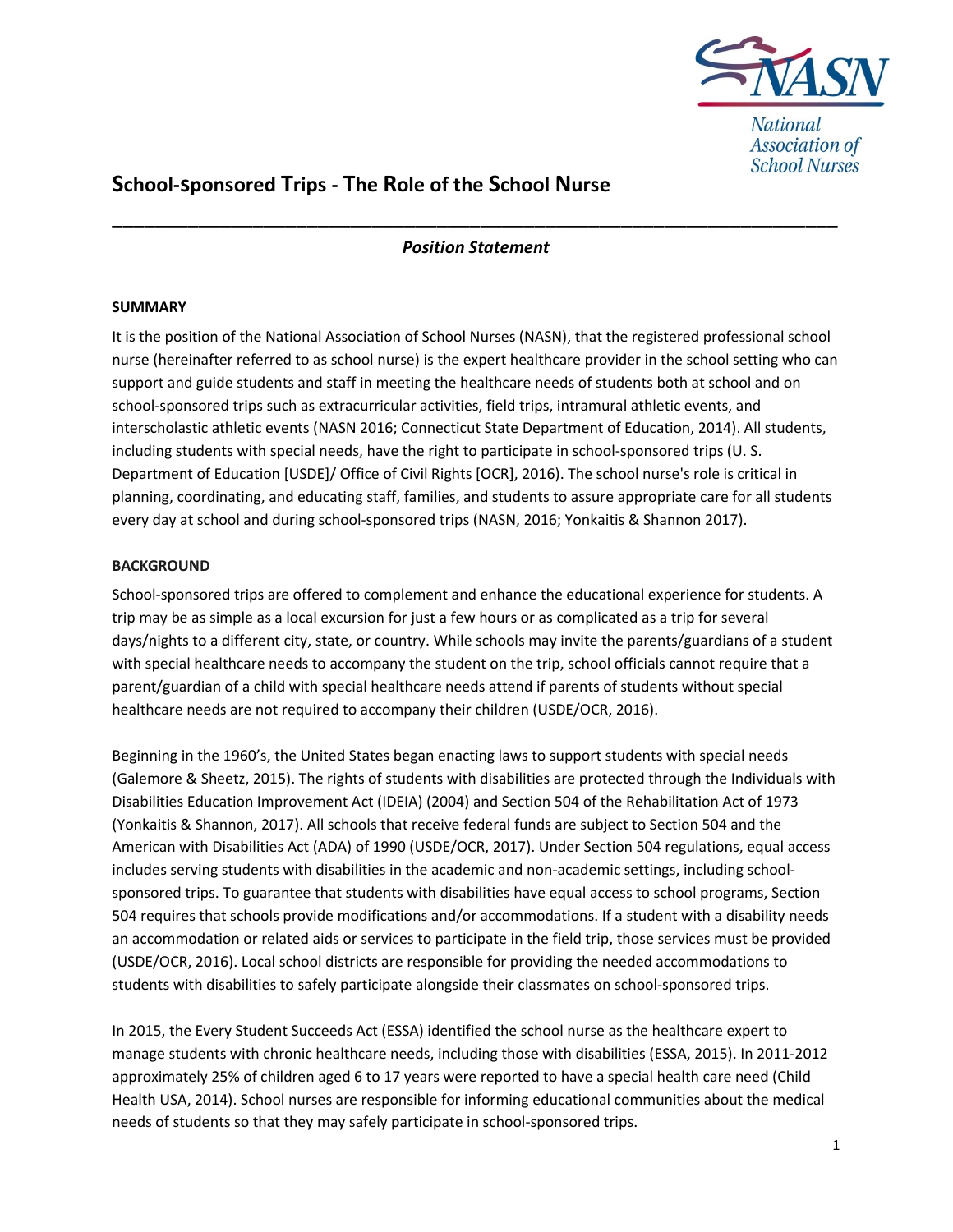#### **RATIONALE**

A system should be present which engages the school nurse in all planning phases of the school-sponsored trip to ensure that a comprehensive plan for student care and safety is in place. According to federal mandates, schools must provide equal opportunities to access participation in all activities, both academic and extracurricular, including access to health services (Erwin, Clark, & Mercer, 2014). To promote proper access to health services, the school nurse should perform individual health assessments and develop or update individual health plans (IHPs) annually. These timely plans will enable appropriate, safe care for students with special healthcare needs throughout the school year, including for potential school-sponsored trips. The student's healthcare needs on school-sponsored (field) trips are determined through a collaborative process coordinated by the school nurse (NASN, 2016). The IHP outlines the plan for meeting the healthcare needs of the student at school and during school-sponsored trips and is utilized to create emergency care plans or ECPs (Erwin, Clark & Mercer, 2014).

The school nurse's knowledge of the individual needs of students places the school nurse in a unique position to coordinate care that enables the student to fully participate in a safe and healthy school-sponsored trip experience (NASN, 2016).

Planning steps may include

- assessing trip plans, including transportation methods, student's dietary issues and needs; accompanying staff; layout/structure of the planned visitation site(s); duration of the trip; and proximity/access to emergency medical care;
- addressing medical issues such as medication, medical treatments, and procedures required during the trip, as well as the potential for health emergencies; and
- determining the cost of accommodations. Currently, the costs associated with providing accommodations are the responsibility of the school district and must be considered in the initial planning phases of a proposed school-sponsored trip (USDE/OCR, 2016).

For in-state school-sponsored trips, depending on state regulations, the school nurse may be able to consider delegating some tasks required during the trip to a non-nurse staff member, such as a teacher (Bobo, 2014). The school nurse will utilize appropriate principles of nursing delegation as described in the national guidelines written by The National Council of State Boards of Nursing (NCSBN, 2017), the state Nurse Practice Act, and other state school nurse delegation guidelines. If the school nurse determines that medical care cannot be legally or safely delegated, the school nurse will need to determine and coordinate the nursing staff required to accompany the student.

If the school-sponsored trip takes place in a different state or country and requires the presence of the school nurse, licensing laws need to be considered, so that the school nurse can legally provide nursing services in that state or country. The Nurse Licensure Compact (NLC) allows nurses to have one multistate license with the ability to practice in both their home state and other compact states (NCBSN, 2017). Some states do not participate in this agreement. Each state board of nursing regulates nursing practice issues (i.e. delegation and medication administration) in their individual state (Erwin, Clark & Mercer, 2014). It is critical to understand the state board of nursing regulations, scope of practice and laws governing care in the state where the services will be provided (Erwin, Clark & Mercer, 2014). For trips occurring out of the United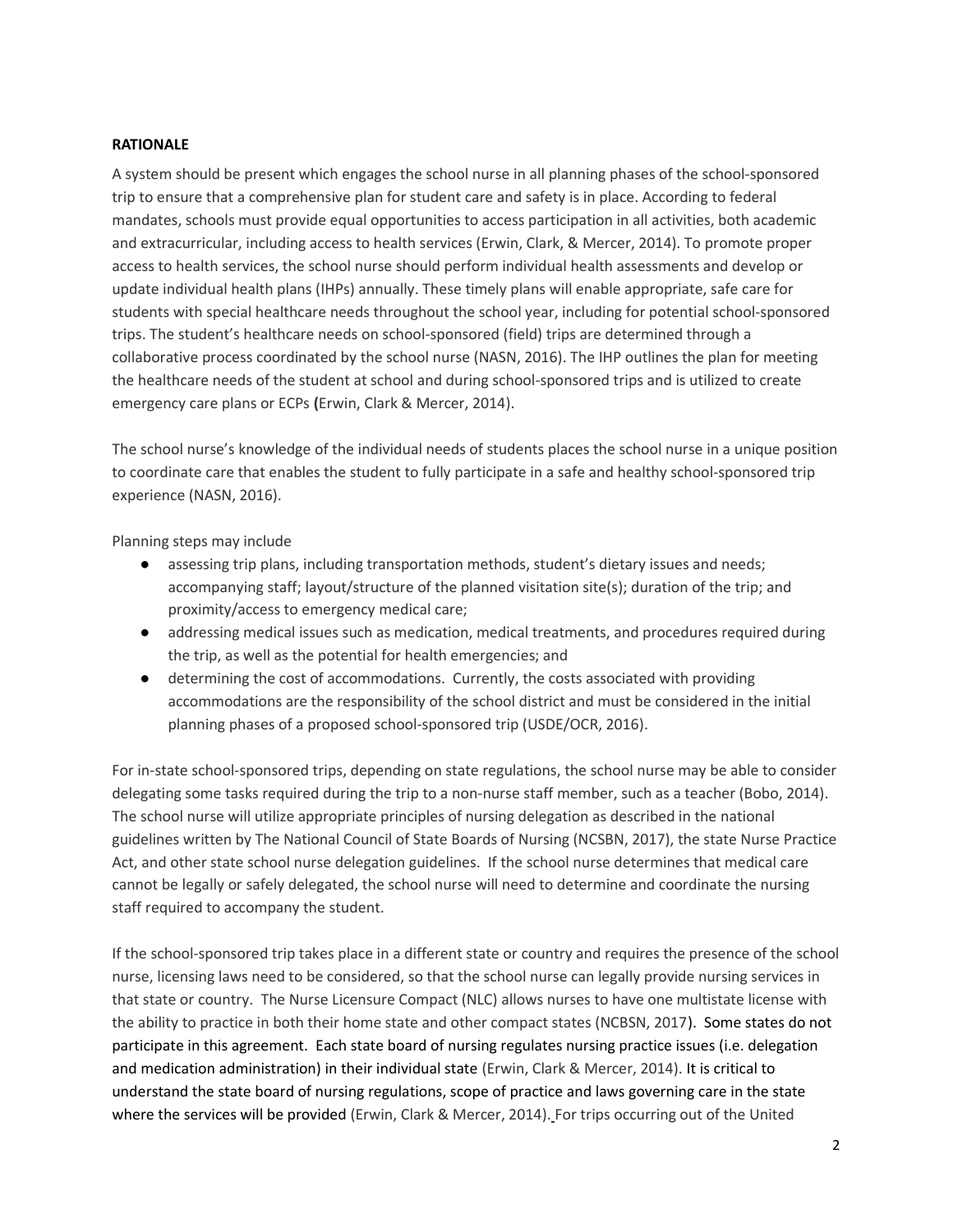States, the nurse or a school representative should contact the U.S. State Department, which will direct the inquiry to the appropriate international contact (Erwin, Clark & Mercer, 2014).

### **CONCLUSION**

School-sponsored trips may be common occurrences in the educational lives of students and can be some of their most enjoyable. School districts that receive federal funding are legally bound to assure that all students have access to these opportunities (USDE/OCR, 2016), regardless of disability or healthcare needs. It is the position of NASN that the school nurse's role is critical in the planning, coordination, and education of staff, families, and students. Providing appropriate care and protecting the needs and rights of ALL students, allows for a safe, enjoyable educational experience for each person participating in these trips.

#### **REFERENCES**

Americans with Disabilities Act of 1990 (ADA) (2000), 42 U.S.C. §§ 12101-12213.

- Bobo, N. (2014). Principles for practice: Nursing delegation to unlicensed assistive personnel in the school setting. Silver Spring, MD: National Association of School Nurses.
- Connecticut State Department of Education. (2014). Field trips-guidance for school nurses. Retrieved from http://www.sde.ct.gov/sde/lib/sde/pdf/publications/field\_trips/fieldtrips.pdf
- Erwin, K., Clark, S., & Mercer, S.E. (2014). Providing health services for children with special health care needs on out-of-state field trips. NASN School Nurse, 29(2), 85-88. doi: 10.1177/1942602X13517005
- Every Student Succeeds Act (ESSA). (2015). Public Law No: 114-95 (12/10/2015). Library of Congress, Washington D.C. Retrieved from https://www.congress.gov/bill/114th-congress/senate-bill/1177/text
- Galemore, C.A., & Sheetz, A.H. (2015). IEP, IHP, and Section 504 primer for school nurses. NASN School Nurse, 30(2), 85-88. doi: 10.1177/1942602X14565462

Individuals with Disability Education Improvement Act, 20 U.S.C. 1400 et seq. (2004).

- National Association of School Nurses. (2016). Framework for 21st century school nursing practice. NASN School Nurse, 31(1), 45-53. doi: 10.1177/1942602X15618644
- National Council of State Boards of Nursing. (2017). Nursing licensure compacts. Retrieved from https://www.ncsbn.org/compacts.htm

Rehabilitation Act of 1973, 29 U.S.C. 504. (2000).

 U. S. Department of Education, Office for Civil Rights. (2016). Parent and educator resource guide to Section 504 in public elementary and secondary schools. Retrieved from https://www.ed.gov/news/pressreleases/us-department-education-releases- guidance-civil-rights-students-disabilities